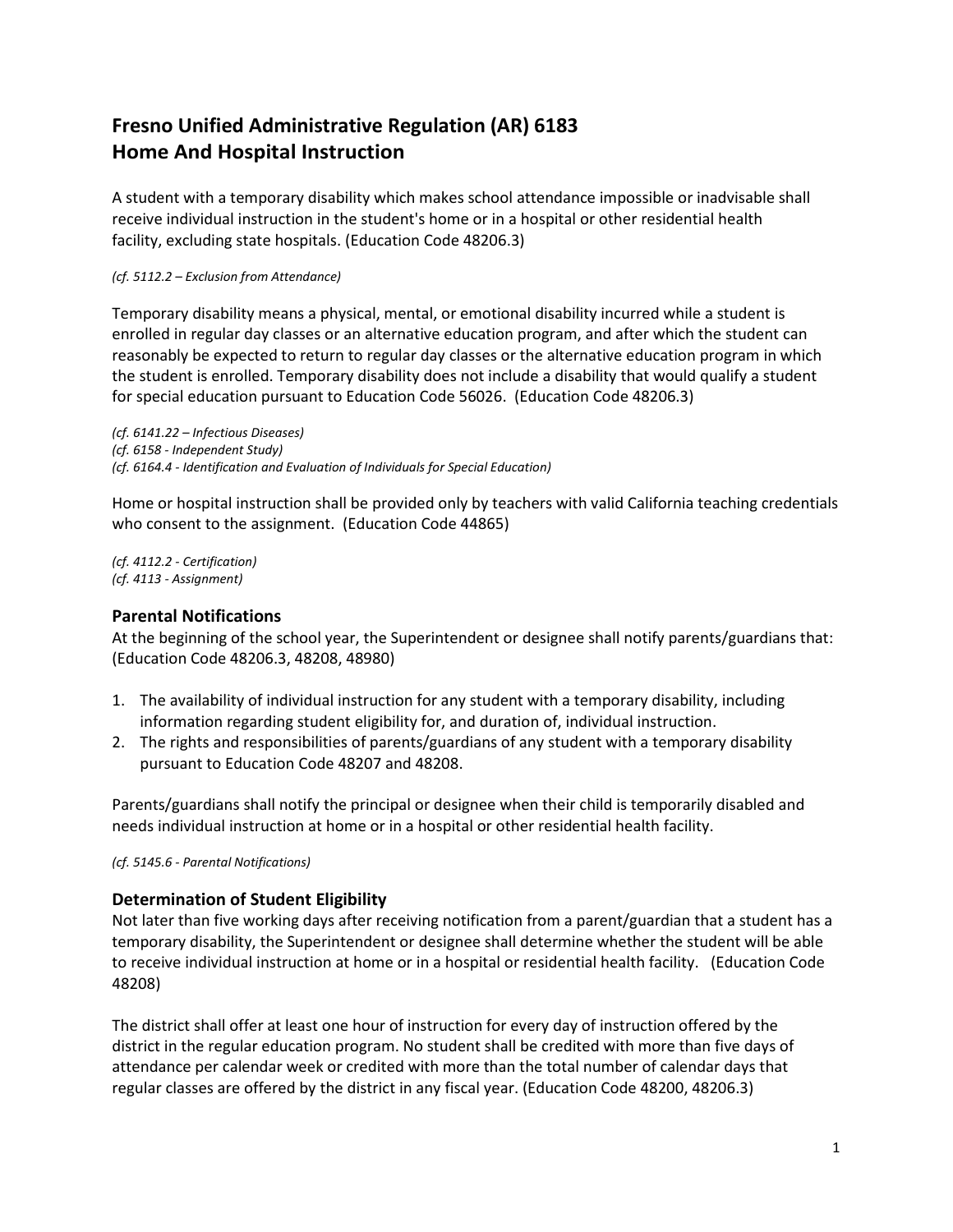The Superintendent or designee may require verification through any reasonable means that the student requires home instruction. In addition, this verification shall also state that the disabling condition will not expose the teacher to a contagious disease that can be transmitted through casual contact. Home or hospital instruction shall not be denied to students with Hepatitis B, herpes or HIV/AIDS, as long as the home or hospital practices current preventive protocol as determined by the U.S. Centers for Disease Control.

*(cf. 4119.42/4219.42/4319.42 - Exposure Control Plan for Bloodborne Pathogens) (cf. 4119.43/4219.43/4319.43 - Universal Precautions) (cf. 5112.2 - Exclusions from Attendance) (cf. 5141.22 - Infectious diseases)*

# **Provision of Individual Instruction**

Individual instruction at a student's home or in a hospital or other residential health facility shall begin no later than five working days after the Superintendent or designee makes the determination that the student is eligible to receive individual instruction. (Education Code 48207.5, 48208)

The district shall be responsible for providing individual instruction to any temporarily disabled student who is in a hospital or other residential health facility located within district boundaries, whether or not the student is enrolled in the district. If the student is enrolled in another district, the Superintendent or designee may enter into an agreement to have the student's district of residence provide the individual instruction. The Superintendent or designee may also enter into an agreement to provide individual instruction to a district student who is in a hospital or other residential health facility located within the boundaries of another district. (Education Code 48208)

#### *(cf. 5111.1 - District Residency)*

A student of another district who is temporarily disabled and confined to a hospital or health facility within this district shall be eligible to receive individual instruction in this district. (Education Code 48207)

In such circumstances, it is the responsibility of the parent/guardian to notify the district of the student's presence in a qualifying hospital. (Education Code 48208)

Whenever the district provides individual instruction to a non-district student who is in a hospital or other residential health facility located within district boundaries, the Superintendent or designee shall, within five working days of the beginning of the individual instruction, provide written notification to the student's district of residence that, effective on the date on which individual instruction began, the district of residence may not count the student for purposes of computing that district's average daily attendance. (Education Code 48208)

A student receiving individual instruction in a hospital or residential health facility for a partial week shall be entitled to attend school or receive individual instruction at home on days in which the student is not receiving individual instruction in the hospital or other residential health facility, if the student is well enough to do so. (Education Code 48207.3)

Home or hospital instruction shall be provided only by teachers with valid California teaching credentials who consent to the assignment. (Education Code 44865)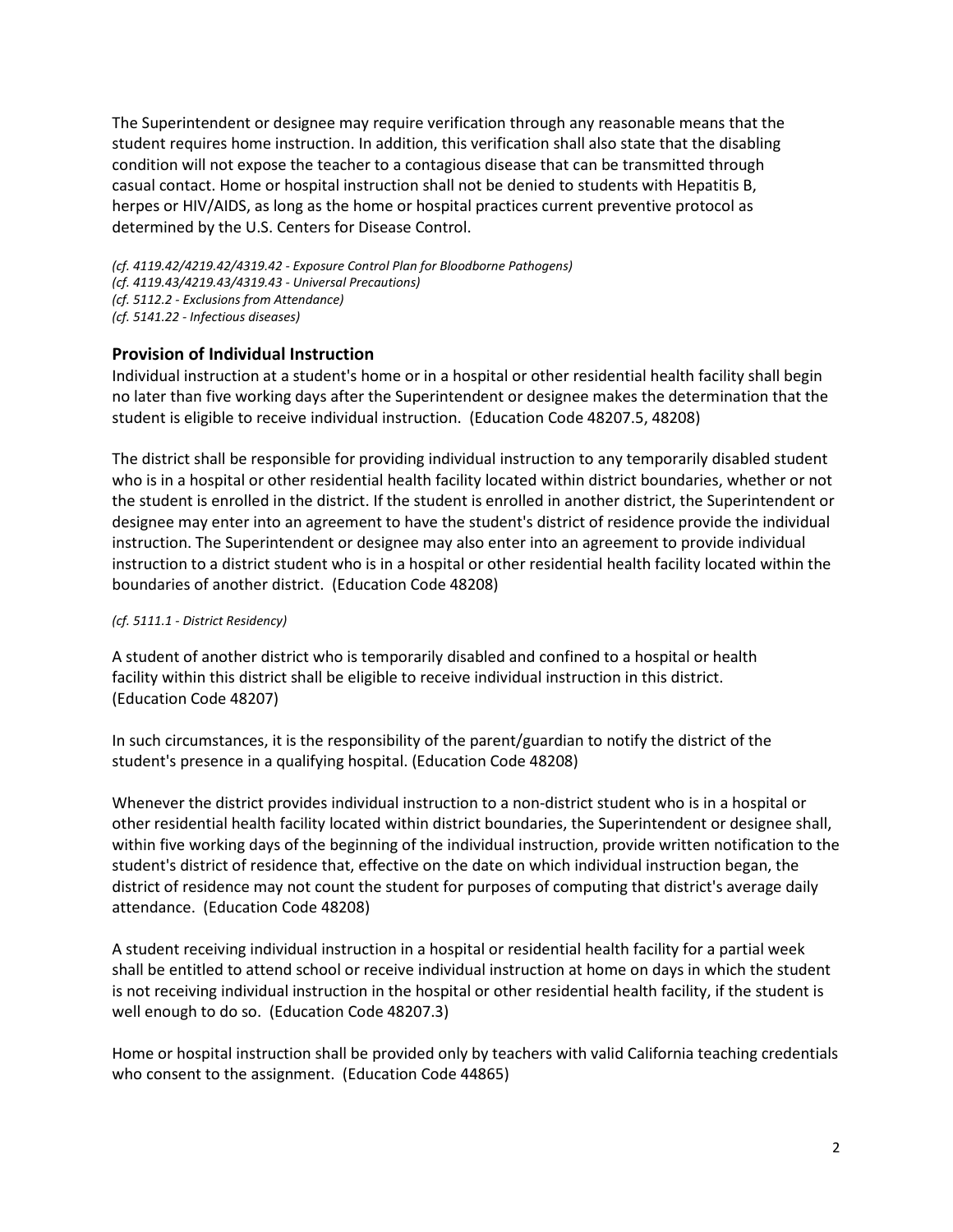Insofar as possible, the teacher providing home or hospital instruction shall consult with the student's current classroom teacher(s) so as to provide a continuity of instruction that enables the student to stay abreast with the regular school program.

The district's attendance supervisor shall ensure that the absences of any temporarily disabled student receiving individual instruction at home or in a hospital or other residential health facility are excused until the student is able to return to the regular school program. (Education Code 48240)

Alternatively, the Superintendent or designee may enter into an agreement with the district in which the student was previously enrolled to have that district provide the individualized instruction. (Education Code 48208)

*(cf. 5113 - Absences and Excuses) (cf. 5113.11 - Attendance Supervision)*

## **Parental Notifications**

At the beginning of the school year, the Superintendent or designee shall notify parents/guardians that: (Education Code 48208,48980)

- 1. Individual instruction is available for temporarily disabled students as prescribed by Education Code 48206.3.
- 2. If a student becomes temporarily disabled, it is the parent/guardian's responsibility to notify the receiving district of the student's presence in a qualifying hospital.

## **Return to School**

A student receiving individual instruction who is well enough to return to school shall be allowed to return to the school that the student attended immediately before receiving individual instruction, if the return occurs during the school year in which the individual instruction was initiated. (Education Code 48207.3)

*Fresno Unified School District does not harass, intimidate, or discriminate on the basis of race, color, ethnicity, national origin, immigration status, ancestry, age, creed, religion, political affiliation, gender, gender identity or expression or genetic information, mental or physical disability, sex, sexual orientation, parental or marital status, military veteran status, or any other basis protected by law or regulation, in its educational program(s) or employment.*

Legal Reference: EDUCATION CODE 44865 Qualifications for home teachers 45031 Home teachers 48200 Minimum school day 48206.3 Students with temporary disabilities; individual instruction; computing average daily attendance 48206.5 Continuation of individual instruction programs for students with temp. disabilities 48207 Pupils with temporary disabilities in hospitals out-side of school district; compliance with residency requirements 48208 Presence of pupils with temporary disabilities in qualifying hospitals; notice by parents or guardians; commencement of individualized instruction 48240 Supervisors of attendance 48980 Parental notifications 51800-51802 Employment of home teachers 56026 Individual with exceptional needs CODE OF REGULATIONS, TITLE 5